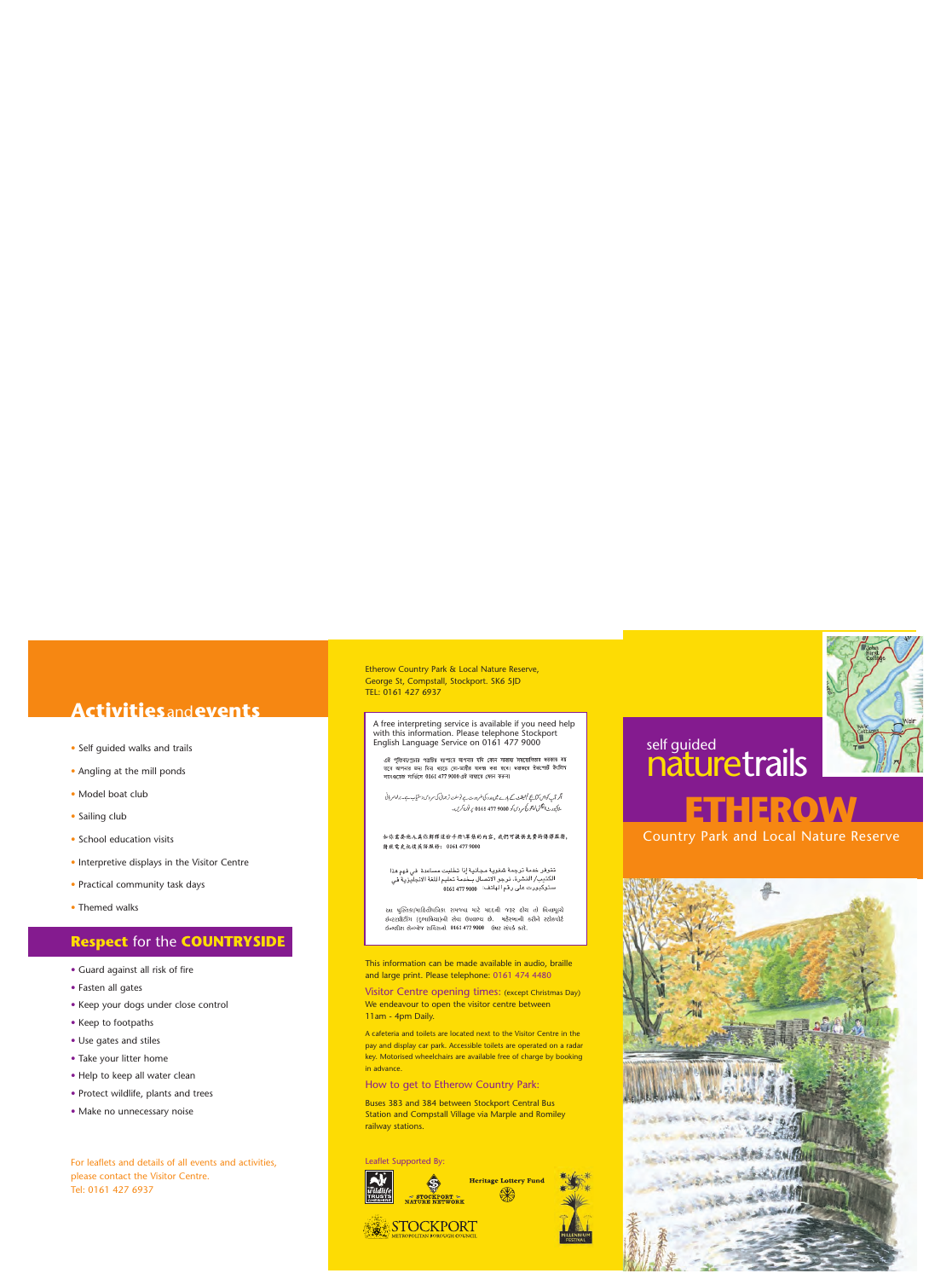## What is a **Local Nature Reserve?**

In urban areas, access to the peace and beauty of natural surroundings is essential to human well-being and quality of life. In Stockport, Local Nature Reserves are able to provide for this by giving people special opportunities to see, enjoy and learn about wild plants, animals and natural features.

At the same time they can protect the most important places locally for wildlife and natural features, increase people's awareness of the importance of nature and help to forge partnerships between local people, wildlife organisations and local authorities.

Local Nature Reserves are a nationally recognised, statutory designation, established under the National Parks and Access to the Countryside Act 1949.



### A Short History of **Etherow**

#### A rural retreat

Etherow Country Park is now owned and managed by Stockport Council and is an award winning Green Flag Park. It was established in 1968 as one of Britain's first Country Parks and is a popular retreat from urban living. Over a quarter of a million people now visit the Park each year to enjoy the natural beauty of ancient woodland walks along the Etherow river valley, in the foothills of the Peak District National Park.

The Park was once part of the estate of George Andrew who built Compstall Mill in the 1820s. Operation of the cotton mill required a large workforce and in the tradition of mill owners of the day, George Andrews built the village of Compstall, the church and school.

The mill was powered by 50 million gallons of water per day, collected from above the weir. That's enough water to fill 150 swimming pools! Held back by the weir, the River Etherow broke its banks upstream to create valuable wetland habitats. The water then passed down the feeder canal and across what is now the car park to drive the water wheel, 'Big Lily'.

#### User Groups

The park attracts many different interest groups including, Etherow Model Boat Club, Etherow Sailing Club and Stockport & District Anglers Federation

who all make use of the lake and canal feeder facilities.





### A haven for **Wildlife**

Friends of Etherow, Etherow Community Council and members of the local community with an interest in the Park are involved in its continuing development through formal consultation, a range of small projects, wildlife monitoring, practical action and assisting with funding applications.

#### Site of Special Scientific Interest (SSSI)

Compstall SSSI supports rare plants and animals that are of national importance. It is very sensitive to disturbance and being remote, has limited access. If you would like to visit this area of the Park, a permit may be obtained from the Visitor Centre. Please remember to keep disturbance to a minimum.

#### Discovering Nature

Despite its industrial past, the ancient Keg Woodland 'cloughs'\* survive on the valley slopes, and Ernocroft Wood and the wetlands of Keg Pool and Marsh have gradually been reclaimed, both by man and by nature. The importance of these areas for wildlife was officially recognised in 1969 by the declaration of a Site of Special Scientific Interest, now managed by the Cheshire Wildlife Trust, and in 2000 by the designation of all three areas as a Local Nature Reserve.

\*Cloughs - steeply incised small valleys.

#### Foreign invaders

Rhododendron, Himalayan balsam and Japanese knotweed were introduced to Britain for ornamental reasons but

have become aggressively dominant, displacing native plants and seriously reducing wildlife interest. Here at Etherow, site management focuses on trying to minimise their impact on native species.